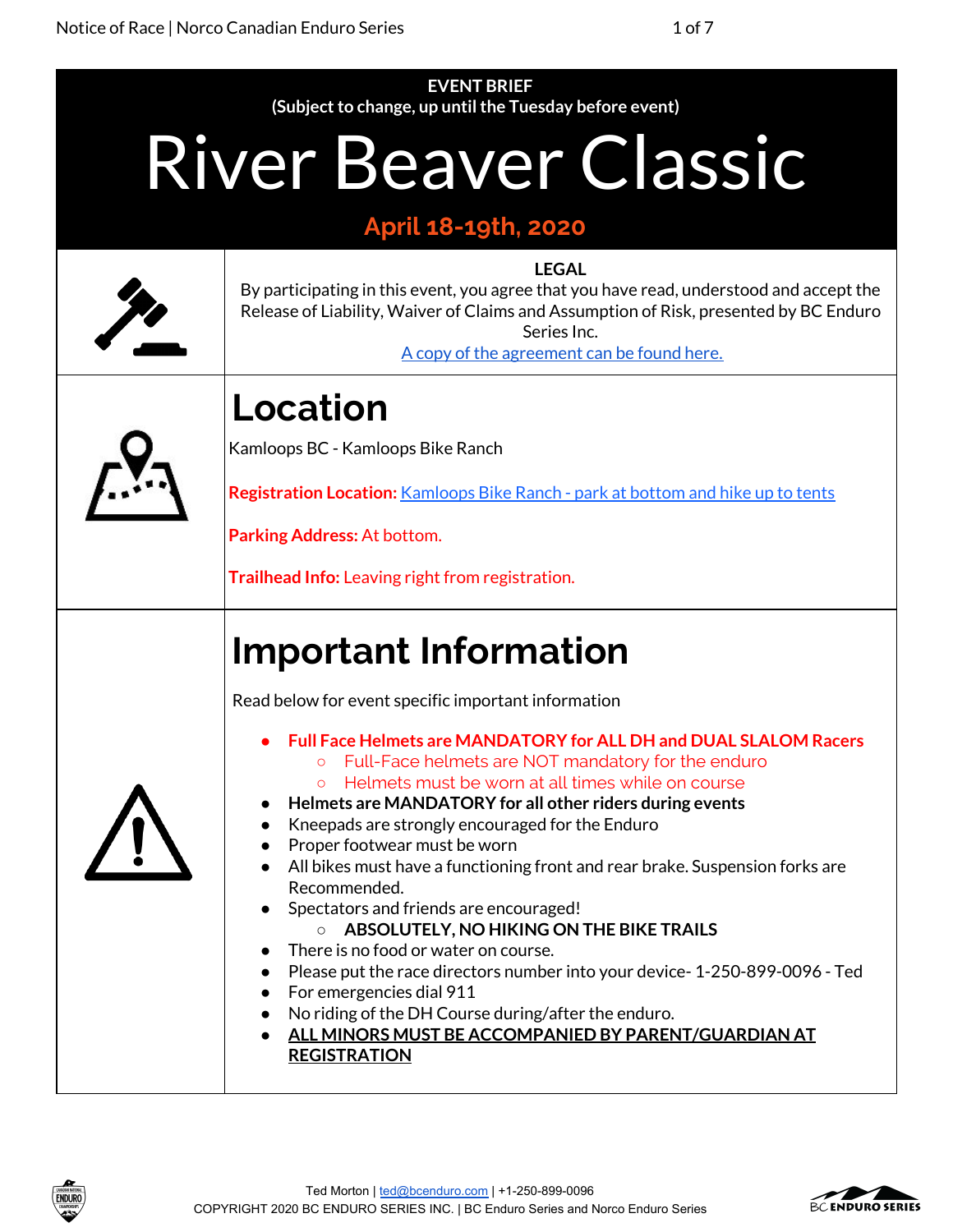## **REGISTRATION**

**REGISTER HERE** - Click [Here](https://ccnbikes.com/#!/events/river-beaver-classic-2020) - \$60.00 for your first event, \$25 for every event after that.

Register or check in at tents for all events.

## **CATEGORIES**

Open Women, U21 Women, Open Men, U21 Men, U15 MEN

## **RACER BRIEFING**

- Mandatory Racer Briefing, 10 minutes before departure time,.
- Day-of registration begins at 8:30am

## **WEEKEND SCHEDULE**

| Saturday, April 18 - Funduro Schedule |                                 |                                                                                                                                        |  |  |
|---------------------------------------|---------------------------------|----------------------------------------------------------------------------------------------------------------------------------------|--|--|
| 8:00 am                               | <b>Volunteer Meeting/Signup</b> | No racers                                                                                                                              |  |  |
| $8:30$ am                             | Day-of Registration             |                                                                                                                                        |  |  |
| 9:00 am - 9:30 am                     | <b>All Racer Registration</b>   | Plate/timing chip pickup                                                                                                               |  |  |
| $9:30$ am                             | <b>Racer Briefing</b>           | Mandatory for All Racers                                                                                                               |  |  |
| $9:45$ am                             | All Racers Depart               | Self-seeding at stages,<br>fastest first. Be kind                                                                                      |  |  |
| 9:45 am - 12:30 pm                    | <b>RACING</b>                   |                                                                                                                                        |  |  |
| 12:30 pm                              | Course closed                   |                                                                                                                                        |  |  |
| 12:45 pm                              | <b>Timing Tag CLOSED</b>        | Tags not returned by 12:45<br>are subject to a late fee<br>Lost tags are \$100 CAD.<br>Tags returned after<br>12:45pm are disqualified |  |  |
| $1:00$ pm                             | Results/Awards                  |                                                                                                                                        |  |  |
| $11:00 \text{ am}$                    | <b>DEMOS</b>                    | Demos with Specialized,<br>Giant, Kona, and Santa<br>Cruz bikes! Also some fun<br>ride with the pros time.                             |  |  |





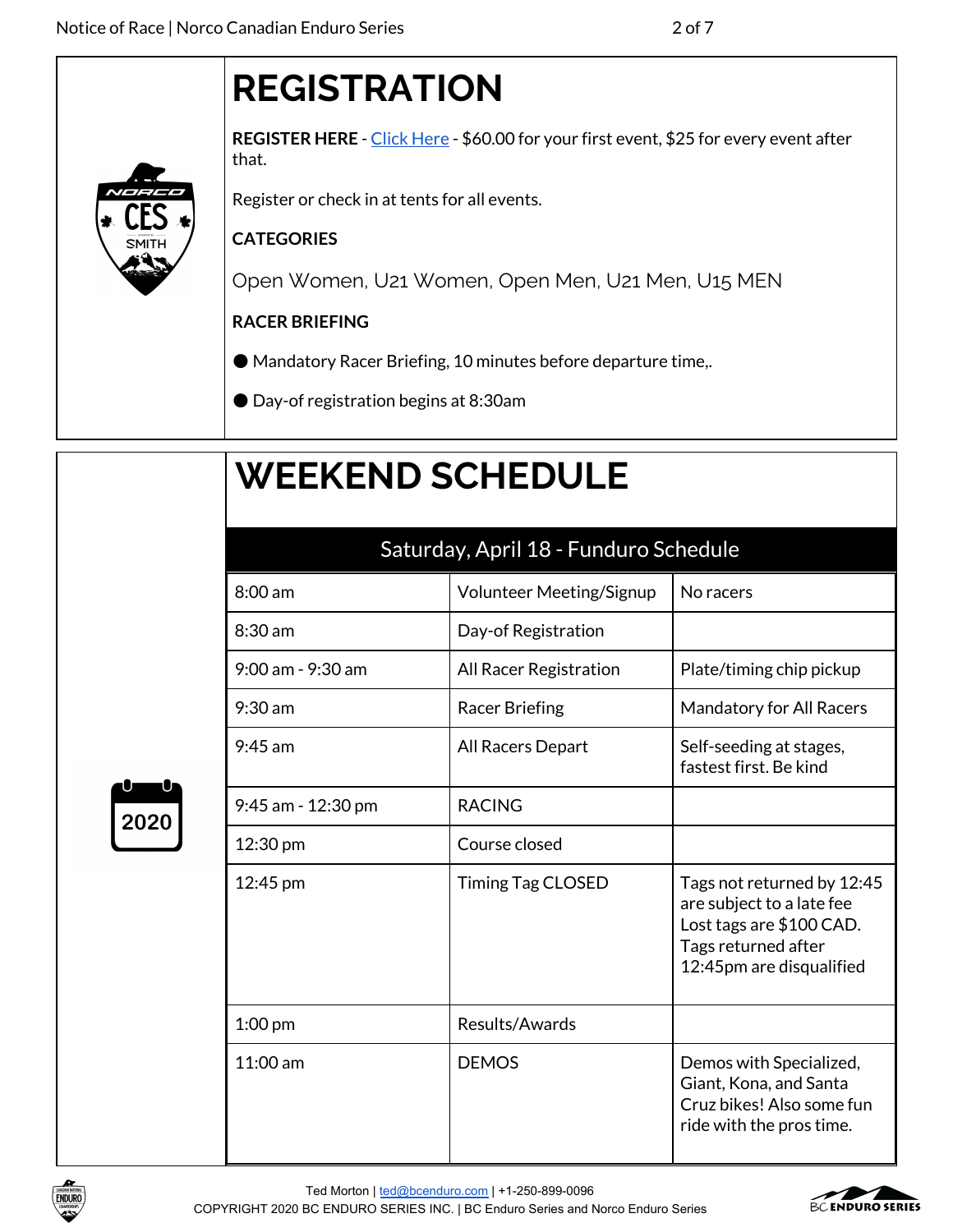|                                                                                                                                                                                                                      | Saturday, April 18th - Dual Slalom and Pump Track                                           |                                                 |
|----------------------------------------------------------------------------------------------------------------------------------------------------------------------------------------------------------------------|---------------------------------------------------------------------------------------------|-------------------------------------------------|
| 3:00 pm                                                                                                                                                                                                              | <b>Dual Slalom Practice</b><br><b>Begins</b>                                                | Register at tents                               |
| 5:00 pm                                                                                                                                                                                                              | Dual Slalom Race Begins                                                                     | Seeding/Qualifying and<br><b>Racing Begins</b>  |
| $6:00 \text{ pm}$                                                                                                                                                                                                    | Dakine Pump Track<br>Challenge begins                                                       | Under the lights!                               |
|                                                                                                                                                                                                                      | <b>Red Collar Beer Garden</b><br>Opens                                                      |                                                 |
|                                                                                                                                                                                                                      | Sunday, April 19th - DOWNHILL RACE                                                          |                                                 |
| $9:00$ am                                                                                                                                                                                                            | DH Race Sign In                                                                             | Near Dirt Jumps/Look<br>for tents               |
| $9:00$ am                                                                                                                                                                                                            | <b>DH Practice Begins</b>                                                                   | See bottom of ranch for<br>shuttles etc.        |
| 12:00 pm                                                                                                                                                                                                             | <b>DH Race Begins</b>                                                                       | Check start board at<br>bottom and top of ranch |
|                                                                                                                                                                                                                      | Timing Tags not handed in by 12:45pm are disqualified immediately.                          |                                                 |
| <b>FOOD STATION</b><br>park, beer will also follow!                                                                                                                                                                  | There is no food or water on course > There will be food for sale at the bottom of the bike |                                                 |
| <b>ACCOMMODATION</b><br>connecting with our friends at <b>Tourism Kamloops</b>                                                                                                                                       | Please do not camp in the parking lot. The best accommodations can be found by              |                                                 |
| APRES/PARTYING                                                                                                                                                                                                       |                                                                                             |                                                 |
| Pump Track Party Starts Saturday at 3:00pm<br>Beer Garden is open in the jump corral at 3:00pm with beer from Red Collar<br><b>Brewing</b><br>Cook Shack Cravings will be on site in the evening for your meal needs |                                                                                             |                                                 |
|                                                                                                                                                                                                                      | O Bring Cash for Food and Beer *No post race meal or drink provided.                        |                                                 |



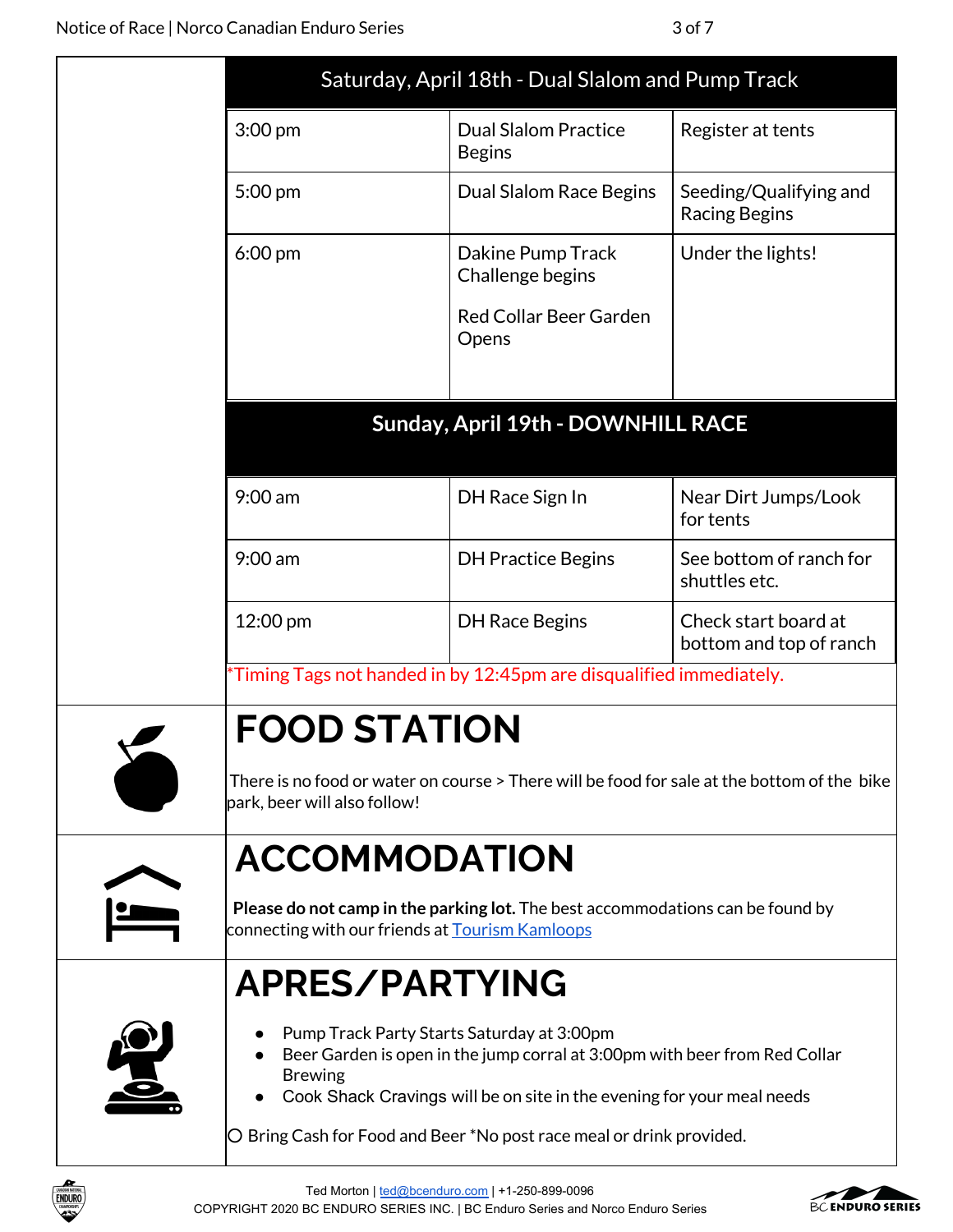|      | <b>Enduro</b>                                                                                                                                                                                                                                                                                                                                |
|------|----------------------------------------------------------------------------------------------------------------------------------------------------------------------------------------------------------------------------------------------------------------------------------------------------------------------------------------------|
|      | <b>TRAINING // Course Inspection</b><br>RESPECT ALL TRAIL CLOSURES AND COURSE MARKINGS<br>There is no official training/pre-riding<br>Watch for hikers/downhillers and others<br>Do not ride on DH course during practice                                                                                                                    |
|      | <b>Protective Equipment</b><br>Helmets are MANDATORY for ALL riders - Full faces are strongly encouraged.<br>Helmets must be worn at all times<br>Knee pads are strongly recommended. So are gloves, elbow pads, eye protection,<br>and back braces<br>Helmets must be purchased within the last three years                                 |
|      | <b>Shuttles</b><br>*Shuttling is permitted for practice/training only*<br>There are no pre-arranged shuttles from the event organizers for the enduro<br>Shuttles are not permitted during the race                                                                                                                                          |
|      | Course Information<br>Course Releases happen on Friday on the River Beaver FB Page and Canadian Enduro<br><b>FB</b> Page<br><b>COURSE WILL BE COMING SOON</b><br>Courses are released here.<br>You can also find them on our Trailforks Account.<br>Download the trailforks App - there are NO printed maps<br>View last year's course here. |
| 2020 | <b>Enduro Schedule</b><br>Departure Time is the time DEPARTING from staging/registration, not your<br>stage start Time                                                                                                                                                                                                                       |

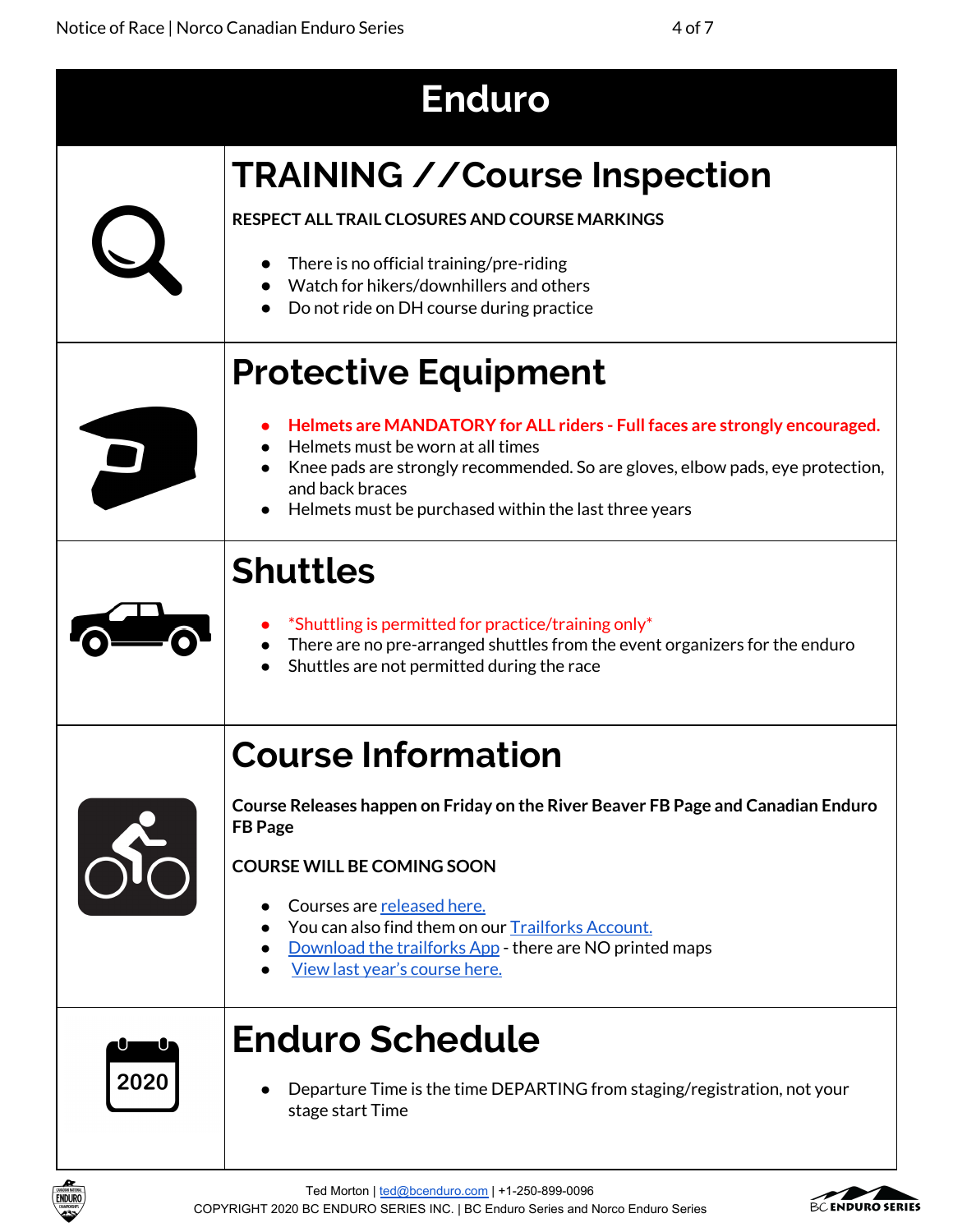| <b>Dual Slalom</b> |                                                                                                   |  |
|--------------------|---------------------------------------------------------------------------------------------------|--|
|                    | <b>TRAINING // Course Inspection</b>                                                              |  |
|                    | The course will be open for practice on Saturday until 2:30pm.                                    |  |
|                    | <b>Protective Equipment</b>                                                                       |  |
|                    | <b>FULL FACE HELMETS are MANDATORY for all riders</b><br>Helmets must be worn at all times.       |  |
|                    | Knee pads are strongly recommended. So are gloves, elbow pads, eye protection<br>and back braces. |  |
|                    | Helmets must be purchased within the last three years<br>$\bullet$                                |  |



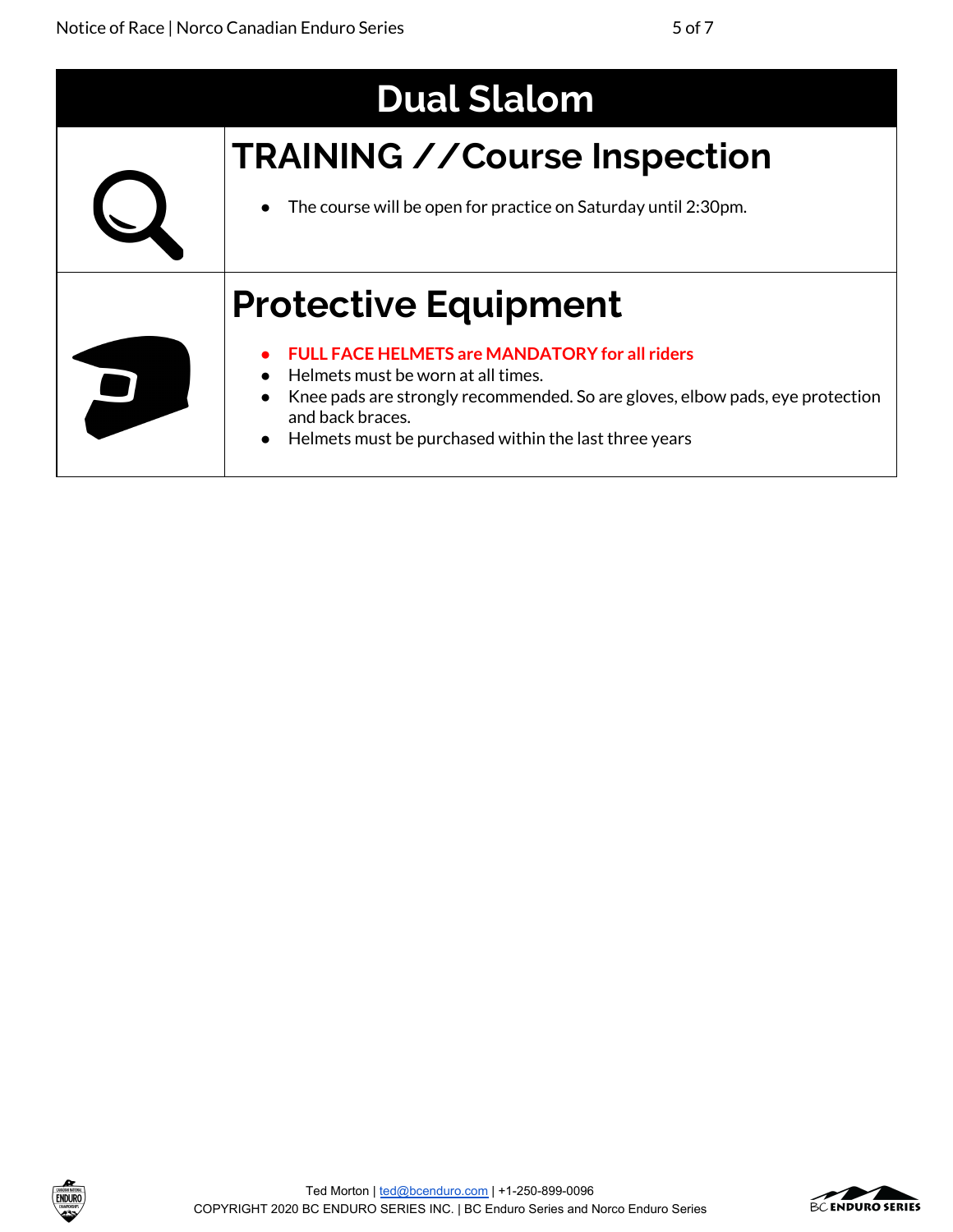